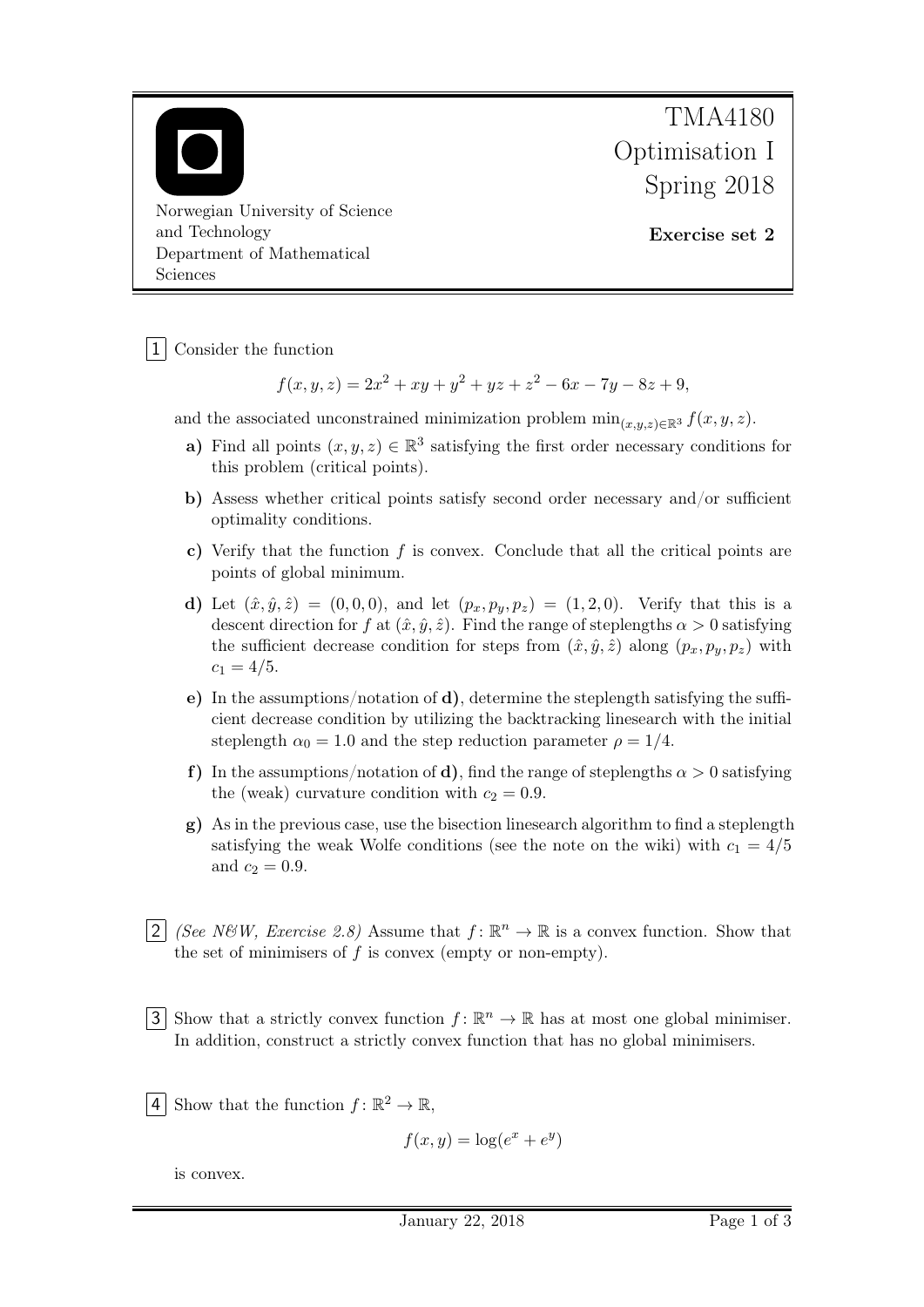$\vert 5 \vert$  Assume that f is a continuously differentiable function satisfying

$$
\lim_{\|x\| \to \infty} \frac{f(x)}{\|x\|} = +\infty.
$$

Show that the equation

$$
\nabla f(x) = u
$$

has a solution for every  $u \in \mathbb{R}^n$ .

Hint: Consider global minima of the function  $f_u(x) := f(x) - u^T x$ .

6 Consider a twice differentiable function  $f : \mathbb{R}^n \to \mathbb{R}$ . Suppose that  $\inf_{x \in \mathbb{R}^n} f(x) =$  $f^* > -\infty$ . Assume further that the gradient of f is a Lipschitz continuous on  $\mathbb{R}^n$ with constant  $L > 0$ , that is

$$
\|\nabla f(x) - \nabla f(y)\| \le L\|x - y\|, \qquad \forall x, y \in \mathbb{R}^n.
$$

- a) Show that  $\forall p, x \in \mathbb{R}^n : p^T \nabla^2 f(x) p \le L ||p||^2$ .
- b) Consider a steepest descent step  $x_{k+1} = x_k + \alpha_k p_k$ , where  $p_k = -\nabla f(x_k)$ . Use a) and a 2nd order Taylor series expansion of  $f$  to show that

$$
f(x_{k+1}) \le f(x_k) - (1 - L\alpha_k/2)\alpha_k \|\nabla f(x_k)\|^2.
$$

Note: this inequality implies that steepest descent method with any  $0 < \alpha_k$  $2/L$  is a descent method, i.e.  $f(x_{k+1}) < f(x_k)$  if  $\nabla f(x_k) \neq 0$ .

c) Let us consider a steepest descent method with fixed steplength  $\alpha_k \equiv \alpha \in$  $(0, 2/L)$ . Use b) to conclude that for steepest descent method with such a choice of steplength we have  $\lim_{k\to\infty} \|\nabla f(x_k)\| = 0.$ 

Note: c) implies that any limit point of the sequence  $(x_k)$ , if exists, must be a critical point.

The problem with algorithm above is that we may not have any information about the Lipschitz constant  $L$ , which is necessary for step size selection. One possible workaround could be to use the following algorithm. (An even better idea is to use a linesearch procedure.)

d) Consider now a steepest descent method with variable (positive) steplengths, which satisfy two conditions:  $\lim_{k\to\infty} \alpha_k = 0$  while  $\sum_{k=0}^{\infty} \alpha_k = +\infty$ . Show that under these conditions we have  $\liminf_{k\to\infty} \|\nabla f(x_k)\| = 0.$ 

Hint: algorithm becomes a descent method from some  $k \in \mathbb{N}$ . Try to sum up the terms  $f(x_{k+1}) - f(x_k)$  for such large k in order to arrive at the desired conclusion.

Note, that **d**) implies that, for some subsequence k', we have that  $\lim_{k'\to\infty} ||\nabla f(x_{k'})|| =$ 0. Therefore, any limit point of this subsequence, if exists, must be stationary, similarly to c).

As a side note we can go even further for convex twice differentiable functions  $f$  in the last exercise.